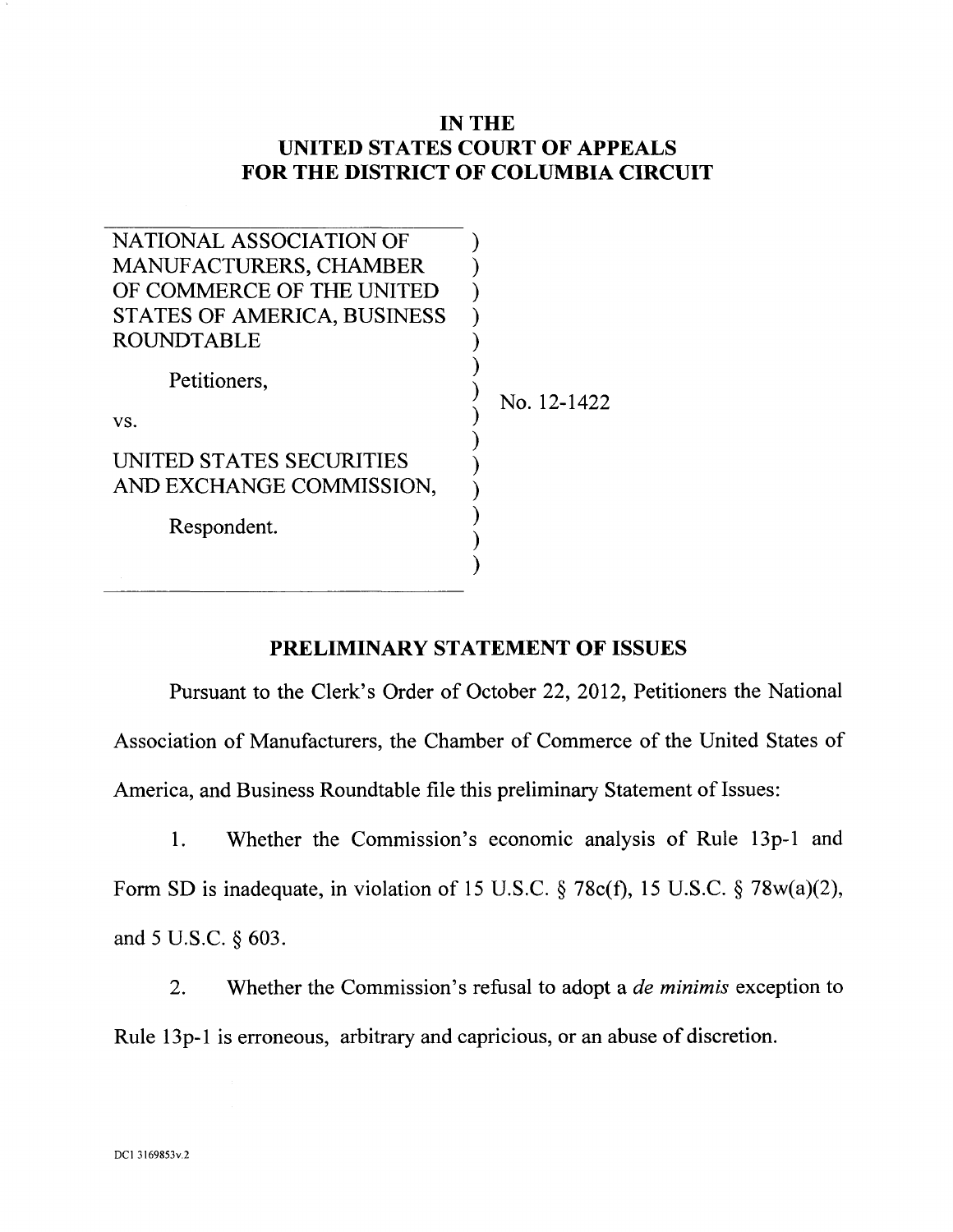3. Whether the Commission's interpretation of 15 U.S.C. §  $78m(p)(2)(B)$  as including non-manufacturers who "contract to manufacture" products is erroneous, arbitrary and capricious, or an abuse of discretion.

4. Whether the Commission's interpretation of "did originate" in 15 U.S.C.  $\S 78m(p)(1)(A)$  as "reason to believe . . . may have originated" is erroneous, arbitrary and capricious, or an abuse of discretion.

5. Whether the standard and requirements imposed by Rule 13p-1 's "reasonable country of origin inquiry" are erroneous, arbitrary and capricious, or an abuse of discretion.

6. Whether the structure of the transition period established by the rule is erroneous, arbitrary and capricious, or an abuse of discretion.

7. Whether 15 U.S.C. § 78m(p) compels speech in violation of the First Amendment to the United States Constitution.

8. Whether the Commission otherwise acted in a manner that was arbitrary and capricious, an abuse of discretion, unlawful, or contrary to a constitutional right within the meaning of the Administrative Procedure Act, 5 U.S.C. § 706, or other applicable law in adopting Rule 13p-1 and Form SD.